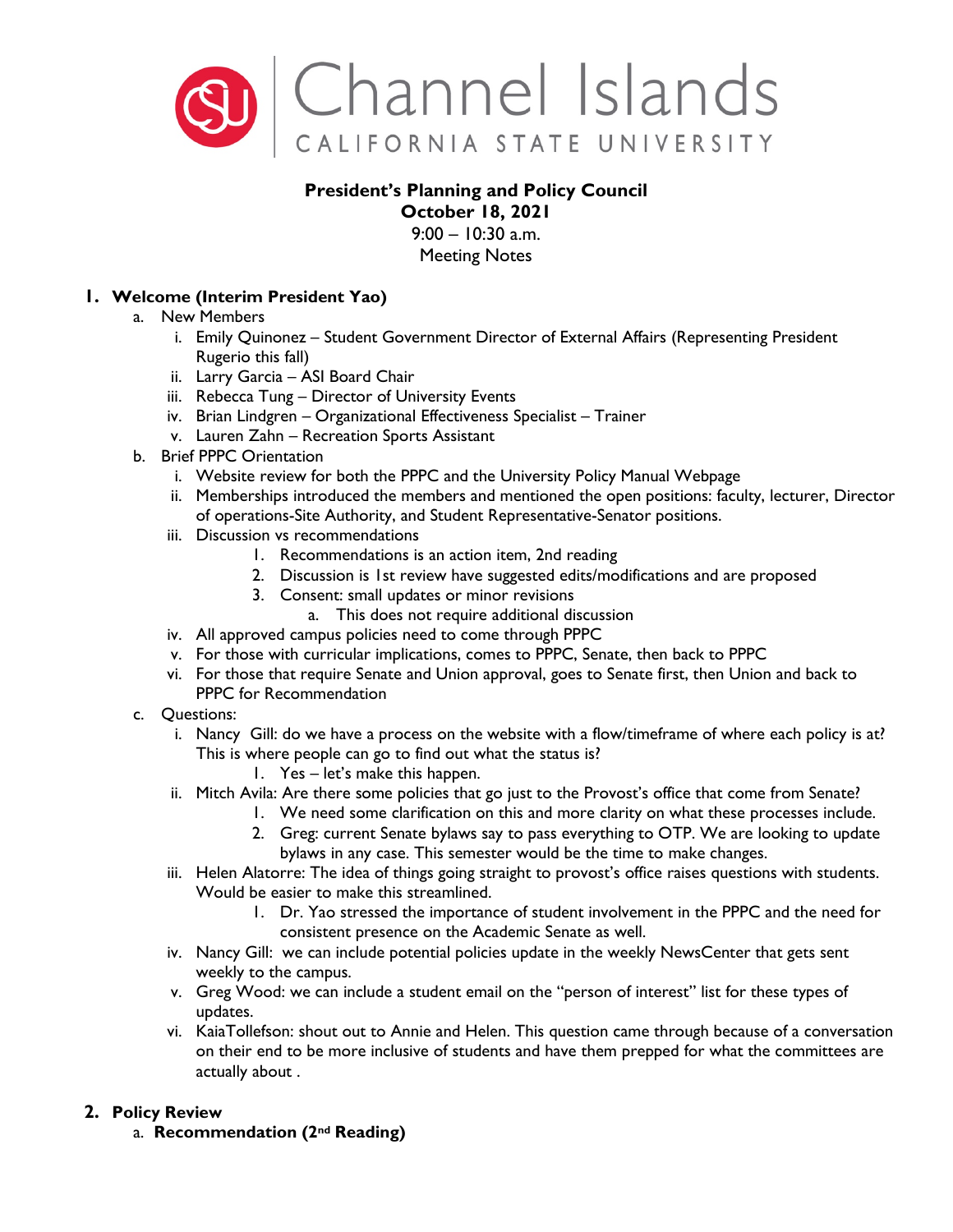- i. AA.11.013 / SP.03.031 Policy on Misconduct in HHS-Supported Research (S. Perez)
	- 1. This policy was approved by PPPC April 2021; approved with changes by Senate May 2021.
	- 2. Changes include:
		- a. Adding finer communication about what and whom it applies to; any research funded by HHS.
		- b. An allegation would be received, and CSUCI would need to determine if the allegation is representing misconduct (would be in the form of a written document). No copy of the allegation document would be placed in the faculty file until it was proved true (same comment 3 times throughout).
- ii. Questions:
	- 1. Mitch Avila: Normal practice would be to not include documents in Personal Action File (PAF). Would only be included if there was a letter included. There has to be due cause and reason for that.
	- 2. Dana Baker: CFA is good with the policy changes.
- iii. Mitch moved to approve, and Colleen Harris seconded. Policy was approved.
- iv. Motion: 93% yes 7% abstain
- v. Policy approved

### b. **Discussion (1st Reading)**

- i. AA.11.010 / SP.15.002 Policy on Responsible Conduct of Research for Extramural Grants (S. Perez)
	- 1. After PPPC review, policy will go to Academic Senate for review/approval; both must agree to one version.
	- 2. Changes include stylistic and clarity changes.
		- i. Name to add "Extramural Grants" so it is clear that students can be involved as well.
		- ii. Text was amended for further clarification and added that extended delays may result in suspension of PI project expenditures. It was also amended the time before termination of funding from 60 to 90 days.
		- iii. Mitch Avila: would a post-doctoral be a student? Mitch asked to change the language to "postdoctoral trainee." Gregory mentioned that there are postdoctoral students in the CSU. He will send some recommended language on this piece.

## c. **Consent**

- i. SA.08.002 Policy on Priority Registration for Students with Disabilities (M. Resnick)
	- 1. Helen Alatorre: for clarification, it is a consent item because the changes are typographical, nothing to change the actual policy.
	- 2. Motion: Colleen moves, Nancy Gill seconds.
	- 3. Cindy Derrico: When agenda is approved, consent item is approved. Was there was a move to approve the policy, but there was no discussion?
		- a. The discussion only happens if there was a move to remove from the agenda
	- 4. Helen Alatorre: there was not a motion to approve the agenda today

## **3. Updates**

- a. Inclusive Excellence Action Plan (IEAP) (Kaia Tollefson)
	- i. The IEAPs have been completed.
	- ii. PACIE and Cabinet will be reviewing tomorrow to begin choosing which activities will move forward.
	- iii. Nov 12: Cabinet to finalize proposals
		- 1. There will be an IEAT townhall for the campus community to review
		- 2. This will be recorded for those who cannot attend
		- 3. Kaia clarified that while not all activities require new dollars, they do require time and energy.
	- iv. Nov 19: SRPC meeting to discuss proposals
	- v. Dec 17: Last SRPC meeting this semester
	- vi. Jan 6: President will make announcement